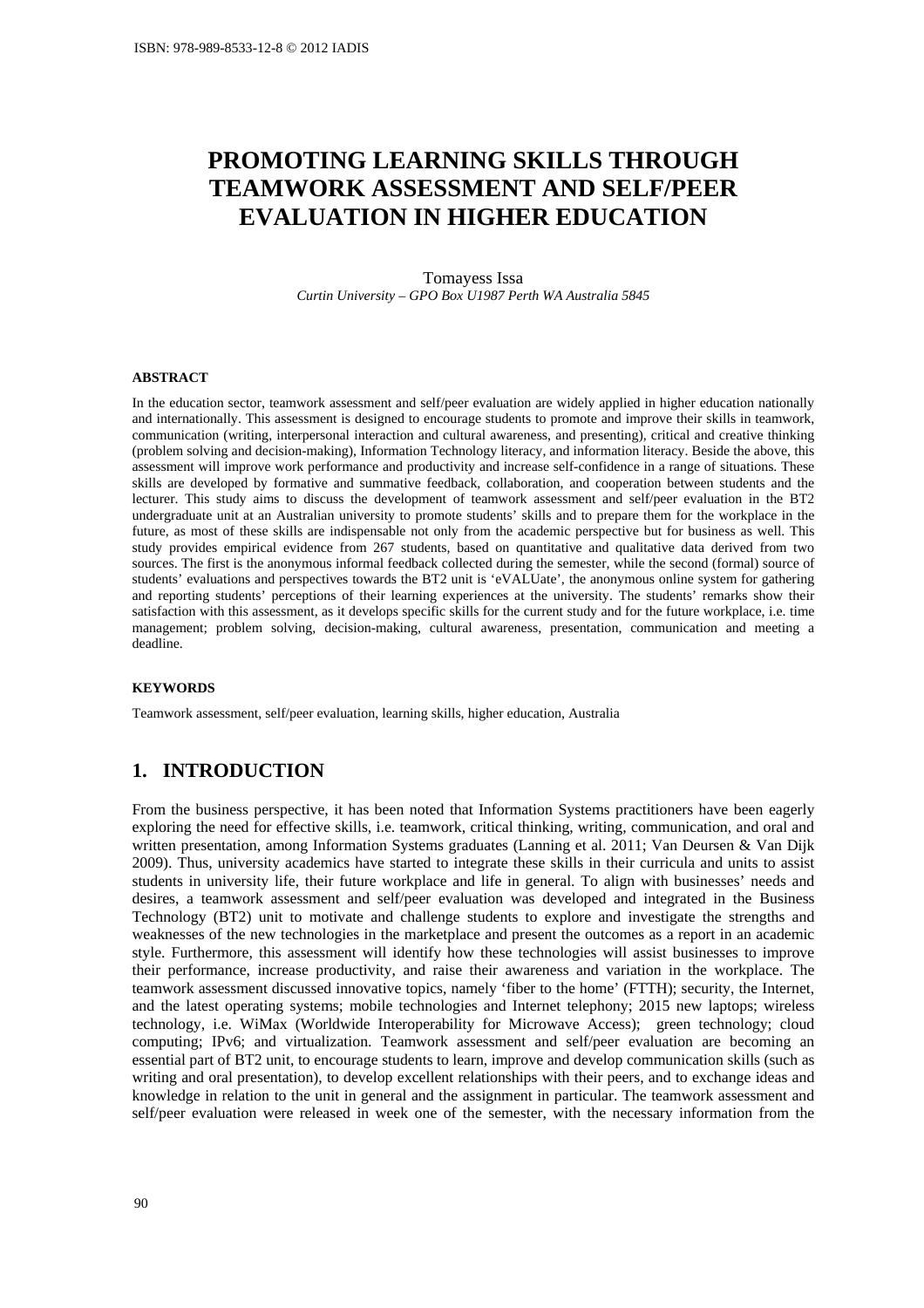marking guide, strategies on the presentation and structure of reports, and guidelines on plagiarism and referencing style. The self/peer evaluation aims to encourage each student to think about and understand how well s/he and her/his partner performed the team activity, and to develop their teamwork skills. Each pair submitted one peer-reflective and one personal (self-reflective) comment on what s/he has done for this assignment, and a copy of her/his notes on the resources that s/he developed or located in this assignment. The self/peer reflection questions encompassed the following headings: (1) Individual roles and responsibilities; (2) Generating and creating ideas/strategies; (3) Research; (4) Collegiality; (5) Organizational skills; (6) Final outcome/product.

Furthermore, students were asked to complete the self/peer reflection as well as the peer reflection comments section. The former included three questions or tasks  $- (1)$  what did s/he learn from this group activity (in terms of the process of working in teams – not content/information)? (2) What would s/he need to change in the way s/he worked with her/his partner in order to make future team activities more successful? (3) List three strengths that you have in team working and two weaknesses that you need to continue to improve, while the latter included one question that asked the student to list three strengths and two weaknesses that s/he had identified in her/his partner from this team-working assignment. Each student uploaded their evaluation and draft resource material to the blackboard FLECS facility, and later the lecturer checked and assessed the group's work and identified how well the pair functioned. Finally, this assessment provided the students with an opportunity to inform the lecturer if there were any problems with the pair interactions, the division of workload, or other aspects. On the basis of this information, the lecturer had the capacity to assign each student a different mark based on his or her efforts to complete the assignment well. This paper will present an Australian perspective on integrating teamwork assessment and self/peer evaluation in higher education. This study is organized as follows: (1) teamwork assessment and self/peer evaluation; (2) methodology and research question(s); (3) BT2 Participations, (4) BT2 Assessments, (5) Results, (6) Discussion and Lessons Learned, (7) Conclusion.

#### **2. TEAMWORK ASSESSMENT AND SELF/PEER EVALUATION**

Teamwork assessment and self/peer evaluation have become widely used in university courses, including those on computing and information systems (Lejk, Wyvill & Farrow 1996). It has been noted that the integration of teamwork assessment and self/peer evaluation in the higher education curriculum would develop skills in communication, leadership, time management, problem solving and decision making (Gielen, Dochy & Onghena 2011; Oldfield & MacAlpine 1995; Weaver & Esposto 2011). Furthermore, this assessment will provide more interesting, effective, and exciting learning experiences for students and the lecturer, as plenty of new ideas and perspective will be generated, and more discussion and debate will occur (Lanning et al. 2011; Nulty 2011; Weaver & Esposto 2011; Webb 1995). Furthermore, the literature review confirmed (Diggins 2004; Gillies & Ashman 2003; Lanning et al. 2011; Pavolvich, Collins & Jones 2009; Steensels et al. 2006) that students who have completed assessments in teamwork mode would be able to work collaboratively with others in the university and in the workplace in future; the significant concept behind this assessment is to develop and promote students' skills for the lifelong learning process.

BT2 is a core unit in the double/single major in the Bachelor of Commerce degree (information systems and information technology, information technology and digital design, information systems and internet communications, information systems, and information technology). The BT2 unit focuses on hardware, software, operating systems, networking, LAN protocols, network services, and UNIX scripting. According to the university policy (Curtin University n.d.), each unit must promote two to three professional skills: i.e. communication (writing, interpersonal interaction and cultural awareness, and presenting), critical and creative thinking (problem solving and decision making), teamwork, IT literacy and information literacy. The BT2 unit promotes the following professional skills: (1) Critical and creative thinking – problem solving; (2) Critical and creative thinking – decision-making; and (3) Teamwork. Integrating these skills in BT2 assists students to (1) identify problems and analyze the main features; (2) identify, implement and evaluate strategies for the resolution of problems; (3) generate pioneering solutions; (4) accept each other's ideas within the group and gather all these ideas to generate a logical argument to solve the problem of the assignment; (5) manage the time effectively, which involves meeting requirements set by others; (6) manage projects effectively, which involves the organization and co-ordination of group work; finally, (7) negotiate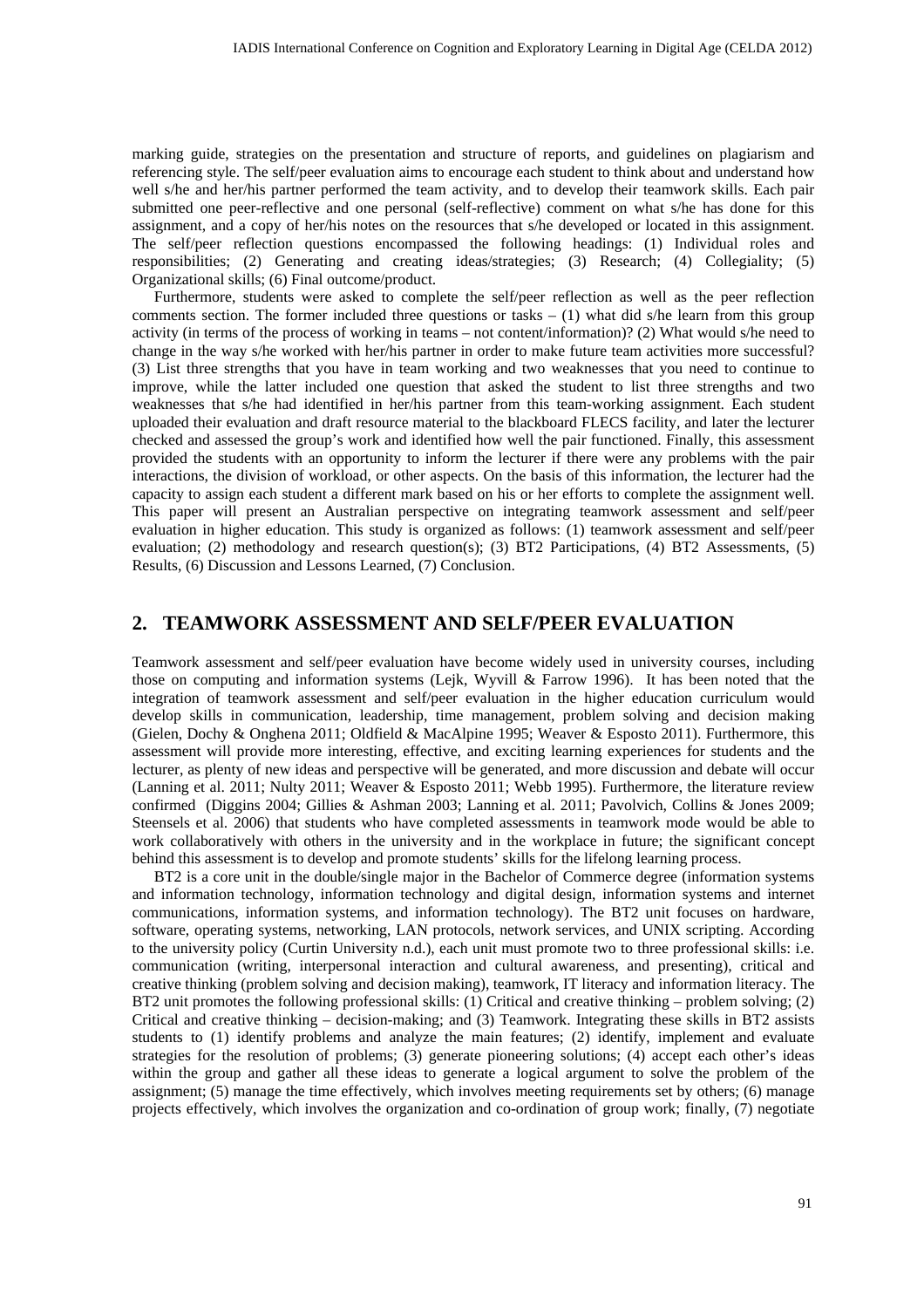successfully with others, which involves getting people to move from a position they prefer to a position that suits all parties. As for the teamwork assessment and self/peer evaluation in BT2, it allows students to develop the following skills: (1) communication, information literacy, information technology literacy and teamwork skills, (2) evaluating how teamwork is beneficial in distributing the workload (ensuring individual accountability), creating participation and involvement, making better decisions and generating a diversity of ideas. To allow the smooth development of these skills amongst the students, an icebreaker technique was adopted in the lab session in which the students were asked to introduce themselves to the lecturer and the other students simultaneously. The icebreaker questions included name, degree, current occupation (if any), experience in computers, and education in computers; 'Why did you select this unit?', and 'What do you expect to gain from this unit?' This technique was very useful in the lab session for allowing students to gain more information about their peers with respect to studies, knowledge and work experience. In week two, the students chose their peer for the team working assessment from the same lab cohort, to monitor and check their progress for the assessment. Furthermore, the procedures for conducting this assessment were explained in the lab session and in the lecture with respect to the report writing task, plagiarism and referencing. Also, to emphasize the importance of these procedures, a presenter from the communications skill center in the university was invited to emphasize the importance of report writing, plagiarism and referencing, as a useful handout showing different examples with respect to the above procedures was presented to the students. Students were monitored during the whole process, and if any conflicts occurred between team members in relation to teamwork assessment, or if students did not appear to be getting along, a contact would be established with students in order to assist them to finalize and submit the teamwork assessment and the peerand self-reflection on time. Furthermore, after the assessment was submitted the self/peer evaluations were checked and compared to decide if the teamwork contract between the pair was workable. Nevertheless, if a major difference occurred in the self/peer evaluation, then students would be contacted to clarify the situation and later each student would receive a different mark for the assessment.

Furthermore, based on students' formal and informal feedback, slight changes were carried out to the teamwork assessment and self/peer evaluation. These changes included allocating marks to the self/peer evaluation to emphasize the value of this assessment, and two approaches were introduced and integrated into the teamwork assessment and self/peer evaluation: (1) student expectation process; (2) teamwork agreement and timeline. The former was intended to assist students to choose partners who had similar expectations to themselves and who were aiming for similar grades for the group assignment, as the icebreaker technique became unpopular in the lab session. The latter assessment was introduced since in previous semesters many students had trouble in finalizing the assessment because of the deadline. To prevent this problem, a teamwork agreement and timeline were signed by the pair and submitted to the lecturer during week three of the semester. During the lab session, the lecturer tracked the students' progress on the basis of the teamwork agreement, as students identified which task activities should be completed in each week. The lecturer provided formative feedback to tackle any problems immediately and to improve the presentation, structure, and layout of the assessment. Some outstanding feedback was received from the students regarding the recent changes, as the majority of the students agreed that these approaches allowed students to manage their time efficiently and to complete the assessment on time. Finally, more comments from the students indicated that the teamwork agreement and timeline allow them to: (1) finalize the assessment promptly, and achieve better planning and preparation, (2) learn new skills and knowledge from the other group members, (3) split the workload effectively according to the agreement and (4) organize the assessment work and reduce time pressure.

# **3. METHODOLOGY AND RESEARCH QUESTION**

The mixed methods approach (quantitative and qualitative methods) was used in this study to minimize discrepancies in the findings and provide a substantial amount of data to identify the positive and negative aspects of the adoption of teamwork assessment and self/peer evaluation in the BT2 unit (Creswell 2003; Crump & Logan 2008; Gilbert 2006; Harrison & Reilly 2011; Hesse-Biber 2010; Maudsley 2011; Molina-Azorin 2011; Teddlie & Tashakkori 2009). Currently most researchers and scholars are in favor of mixed methods in a single research study, since this mixture allows researchers to have a comprehensive understanding of the data collected through their research, by a combined analysis of text and statistical data.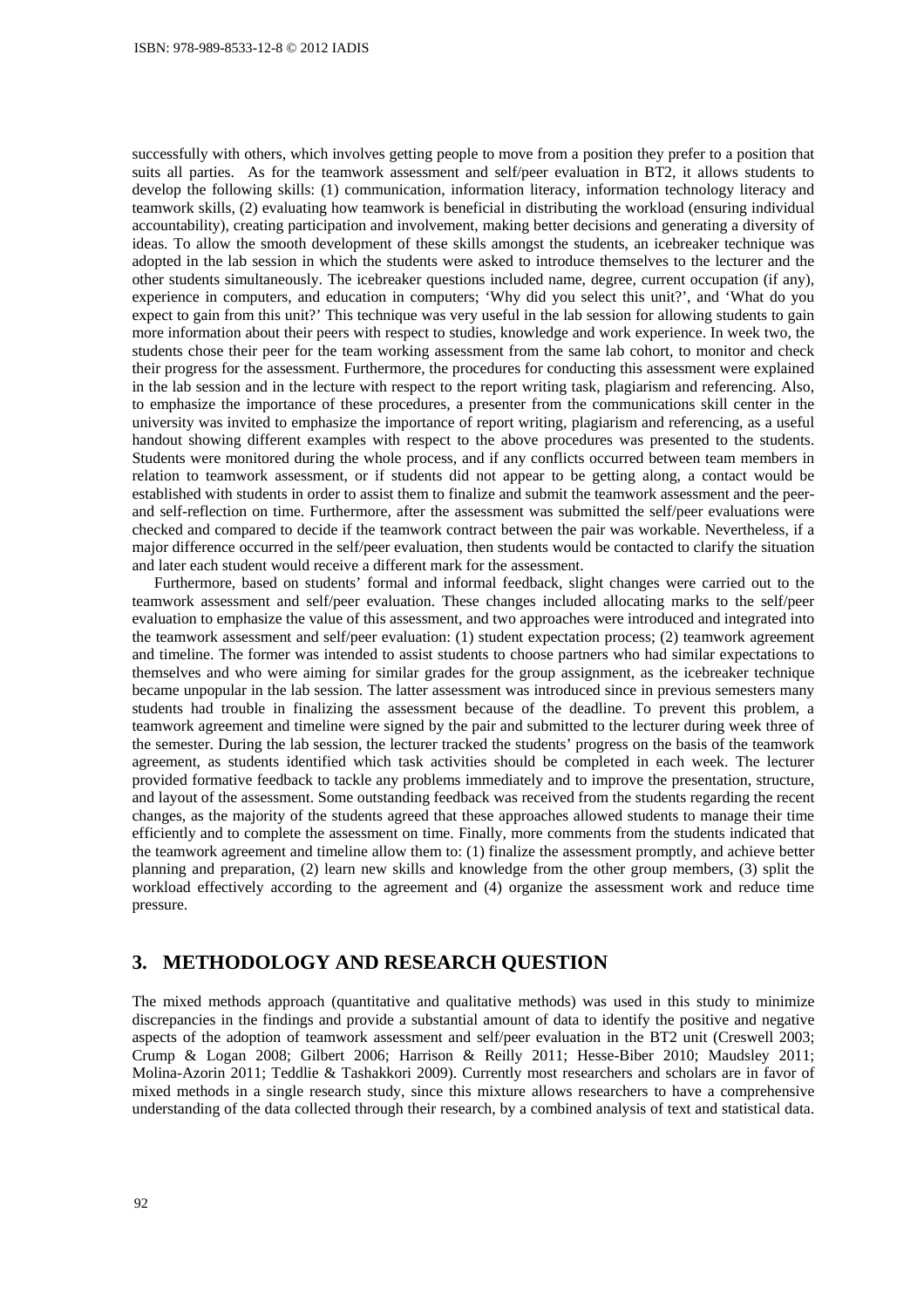Creswell (2003) proposes that mixed methods are an approach for collecting, analyzing and integrating both quantitative and qualitative data in a single study to understand the problems and to identify the strengths and weaknesses behind the study. By the same token, Wiggins (2011, p.47) claims that "the strengths of each methodology (flexibility and intimacy for qualitative, generalizability for quantitative) make up for the other's weaknesses (low generalizability for qualitative and rigidity and objectivity for quantitative)". In this study, the data were collected using quantitative and qualitative methods via anonymous students' formal and informal feedback. Informal feedback was collected during the fourth week of the semester. The informal feedback was designed to give the lecturer some idea of how students felt about the unit and learning experiences so far in the semester. The informal feedback was analyzed and shared with the students in order to carry out the changes before the end of the semester. Questions in the informal feedback included: What are the positive aspects of this unit? What do you like about the lecturer? Do you have any suggestions or recommendations for how the learning experience can be improved? (Please provide specific suggestions.) What do you need the lecturer to continue doing, to stop doing, and to start doing? As for formal feedback, 'eVALUate' is an anonymous university feedback system that usually runs at the end of the semester.

This feedback mainly focuses on the unit as well as satisfaction with the teaching. The formal feedback included responses to the following statements: the learning outcomes in this unit are clearly identified; the learning experience in this unit helps me to achieve the learning outcomes; the learning resources in this unit help me to achieve the learning outcomes; the assessment tasks in this unit evaluate my achievement of the learning outcomes. Moreover, the feedback on my work in this unit helps me to achieve the learning outcomes; the workload in this unit is appropriate to the achievement of the learning outcomes; the quality of teaching in this unit helps me to achieve the learning outcomes. Further, I am motivated to achieve the learning outcomes in this unit; I make best use of the learning experience in this unit; I think about how I can learn more effectively in this unit; and finally, overall, I am satisfied with this unit. In this study the researcher will examine and investigate if teamwork assessment and self/peer evaluation will assist students to improve and promote their learning skills (Curtin University n.d.). The learning skills are communication (writing, interpersonal interaction and cultural awareness, and presenting), critical and creative thinking (problem solving and decision-making), and Information Technology literacy and information literacy skills, as they have become crucial for information systems graduates.

## **4. BT2 PARTICIPANTS**

In this study, the participants are 267 students who completed BT2 between 2006 and 2010. Most of these students are studying towards a double/single major in the Bachelor of Commerce degree (information systems and information technology, information technology and digital design, information systems and internet communications, information systems, and information technology). The BT2 focus is on operating systems and the networking basics, e.g. local area networks. A majority of BT2 students come directly from high school, and thus has little or no work experience. BT2 students are mainly from Australia and Asia (China, Hong Kong, Indonesia, Iran, Japan, Malaysia, Pakistan, Singapore, Sri Lanka, Taiwan, Thailand, and Vietnam); 75% are Asian, while 25% are Australian. It was noted that nationality and culture played an important role in the BT2 unit via the teamwork assessment, discussion, and debates in the lab session. The Asian students shared their knowledge in information technology and their computer experience by uploading the latest technology news and information on the blackboard, while the Australian students shared their work experience and understanding through discussions and debates. Feedback on BT2 confirmed that "learning to work with people with English being their second language always establishes a challenge but it has taught me some skills which I can use later when communicating with people from different countries", and from the unit you "gain experience in how to work 'with people of different cultures and countries'".

#### **5. BT2 ASSESSMENTS**

The assessments for BT2 are divided into three: teamwork assessment and self/peer evaluation (30%), mid-semester test (30%), and the final exam (40%). These assessments focus on critical and creative thinking, problem solving and decision-making, and teamwork. The teamwork assessment consists of a set of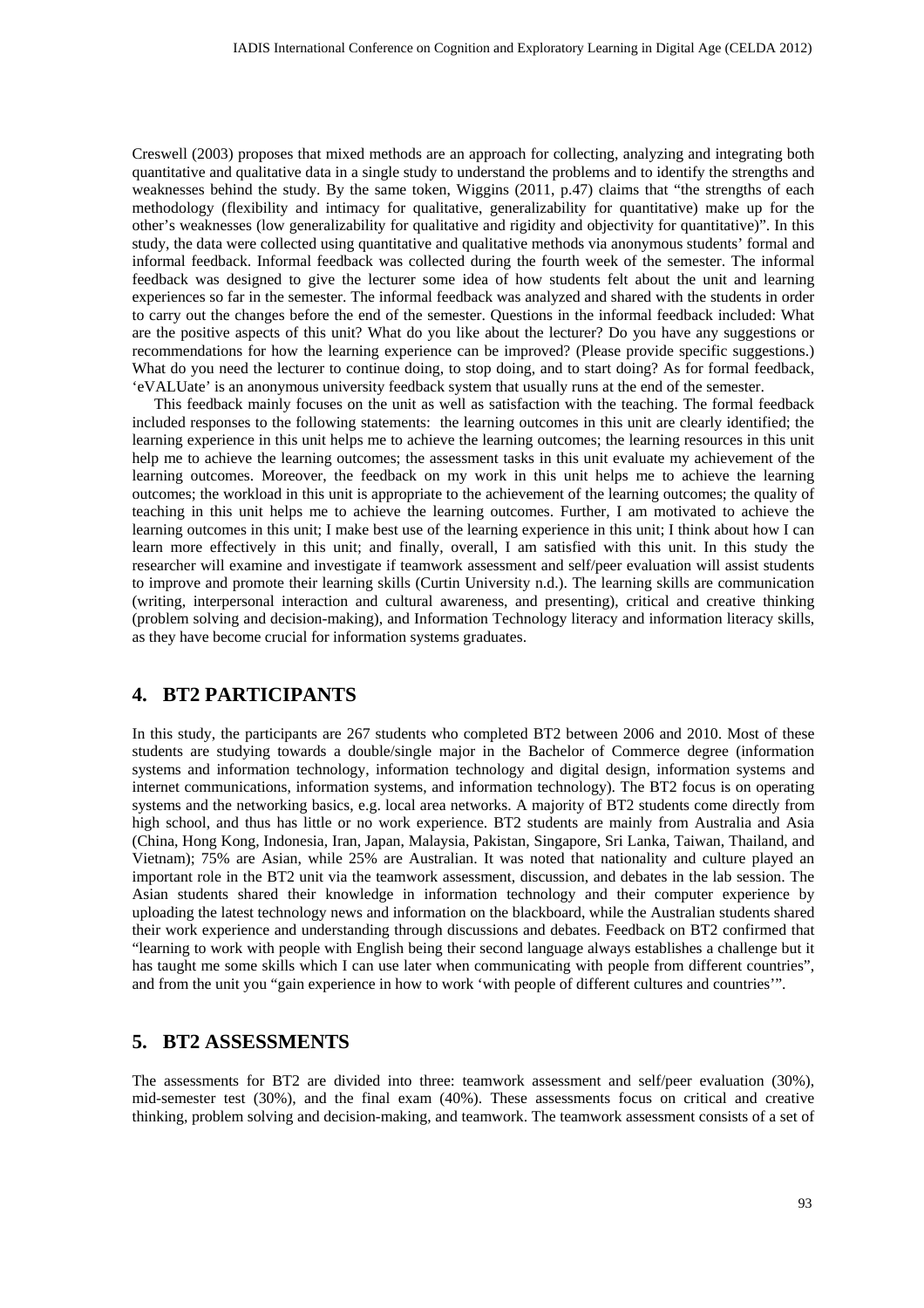evaluation exercises (three to four questions) to familiarize students with the newest technology in the marketplace. These exercises are selected based on the most recent technology in the market to motivate and challenge students to explore and investigate the strengths and weaknesses of the new technologies in the marketplace, while the self/peer evaluation is designed to encourage students to think about and understand how well s/he and her/his partner performed the team activity, in order to develop communications and other skills. The mid-semester test and final exam consist of short-answer questions and case studies, in order to assess and examine students' higher-level thinking skills and knowledge, on the basis of the unit learning objectives, the practical case study, and the lecturer's formative and summative feedback during the semester.

# **6. RESULTS**

Integrating teamwork assessment and self/peer evaluation in the BT2 unit was essential to promote and improve learning skills among BT2 students. This assessment assisted BT2 students to develop excellent relationships with their peers, sharing and exchanging ideas and knowledge in relation to the unit in general, and specifically to the assignment. This assessment has become the favorite for BT2 students, since it was well monitored and structured by the lecturer. From week one, the lecturer released the assessment information, namely assessment questions, presentation standard, guidelines for report writing, self/peer evaluation schedule, teamwork agreement and timeline, and finally the marking guide. In week three, the teamwork agreement, and timeline were submitted during the lab session to the lecturer. The lecturer and students must keep a signed copy of the agreement, and the lecturer monitored the agreement periodically. Integrating this assessment into BT2 prompts and enhances learning skills, develops good relationships between students, and encourages them to learn other skills besides the teamwork. It was noted from students' formal and informal feedback that the teamwork assessment and self/peer evaluation was well liked among the students. Students confirmed that new knowledge and problem-solving, decision-making and technology skills were promoted and improved: "The teamwork assessment taught us how we should behave in a group discussion and how we should work to get the tasks finished quicker but with good quality results." "Teamwork is the synergy that really helps in producing great stuff." "Team work is about using other members' ideas along with your own to resolve a problem – as the saying goes, 'two heads are better than one'". Additionally, students were very pleased with the teamwork assessment, as they indicated: "Teamwork assessments are dynamic, and basically teach you how to handle people and their personalities." "We made good friends for the future and have learned more about the topic." Students learned and developed specific skills from this assessment beside the teamwork skills, and these skills will assist them in the current study and for the future workplace: i.e. problem solving, decision-making, cultural awareness, presentation, communication skills, and meeting a deadline. Students stated, "From this group activity we learn that it is very important to get along with someone. We need to support each other in our work. No matter from what background they come, everyone should be treated equally, since in real life experience, different people might have different points of view and it is very important to try to understand each other and support each other's decision." Furthermore, "although team work can be difficult, it helps with learning patience and being open to other peoples' ideas," and "I have learned that showing respect and being patient is very useful in team working. Listen first and then give your opinion and try to show your appreciation for the effort that your team member has made."

Furthermore, other skills such as time management and meeting a deadline were promoted and developed among BT2 students by completion of the teamwork assessment. Students commented: "Doing team work and team assignment is a good way for me/us to learn how to prepare, how to manage my/our time, and it develops my/our ability to socialize and meet new people." Students also confirmed that "working with the team, especially if s/he is a shy student, our member group will encourage me/us to ask questions during the meeting." "It is important to determine pre-arranged deadline schedules. Communication is important; plan to finish work well before the due date to allow time to fix potential problems." "We work together not only in the BT2 unit, but also in other units as a group, to complete other assessments." BT2 students did not restrict their feedback to developing and promoting the skills area, but confirmed that completing this assessment will prepare them for the workplace and for their careers in the future. "The type of information generated from the assignment will help me throughout my career." "The Team Working Assessment will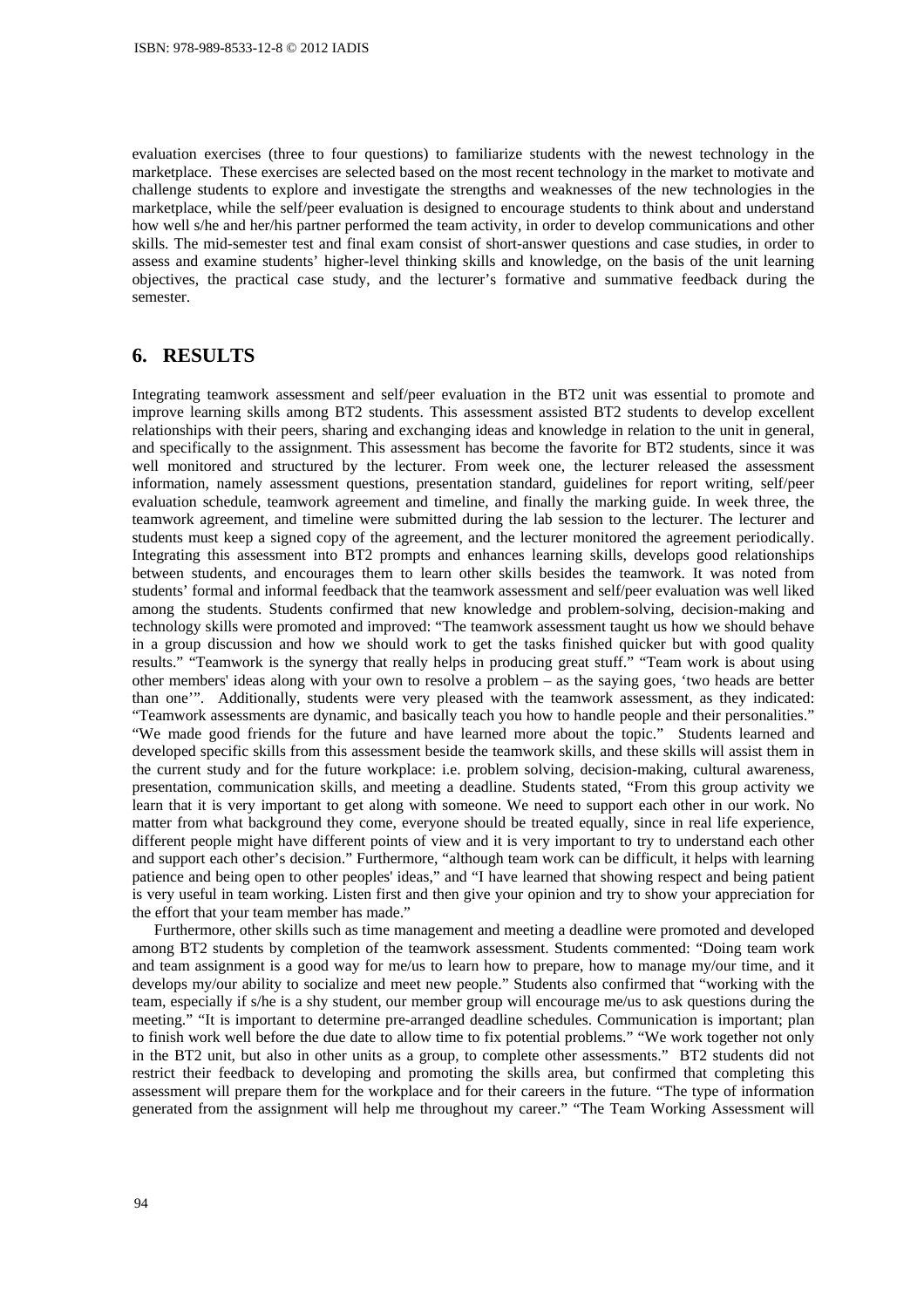help me in participating in teamwork as we are going to face this teamwork in our real life." Furthermore, to confirm the teamwork assessment's success, students must listen to and respect their partner's opinions, and students commented that "the Team Working Assessment teaches me how to work in a team and do work effectively to make a satisfactory outcome". "Supporting and listening to other group members' opinions is an important factor in group success." From the informal feedback, students indicated that, without the lecturer's commitment, encouragement, and formative feedback, the assessment could have failed. Students stated that the lecturer is "very energetic and full of current information"; "she tries hard to make the unit interesting; at the beginning of each lecture she always tells us what is happening in the news regarding IT." In addition, "I like her for being able to resolve our learning to the practical in a real." "She explains materials well and is friendly and approachable." "She helps everyone who is in difficulties or having problems with the computer or the unit." Finally, she "provides good real life situation news, articles and updates as well", and, finally, our lecturer is "witty, clear, precise, and humorous". Furthermore, it was noted that students were pleased with the BT2 learning experience and feedback, as well as expressing overall satisfaction (see Table 1). Table 1 indicates that the BT2 average in items 2, 5 and 11 in unit evaluation are higher than the university average. These outcomes provide the lecturer with more confidence to carry on with the current assessments, including the teamwork assessment and self/peer evaluation, and to impart formative and summative feedback to the students aligned to promote and improve their communication skills.

| Year/Semester       | <b>Students</b><br>enrolled | <b>Response</b><br>rate | Item 2<br><b>Learning experience</b> |                              |      | Item 5<br>Feedback    | Item 11<br><b>Overall satisfaction</b> |                       |  |
|---------------------|-----------------------------|-------------------------|--------------------------------------|------------------------------|------|-----------------------|----------------------------------------|-----------------------|--|
|                     |                             |                         | Unit                                 | <b>University</b><br>Average | Unit | University<br>Average | Unit                                   | University<br>Average |  |
| 2006/S1             | 54                          | 19%                     | 100                                  | 81                           | 90   | 70                    | 100                                    | 78                    |  |
| 2007/S1             | 32                          | 47%                     | 100                                  | 82                           | 93   | 73                    | 93                                     | 82                    |  |
| 2007/S <sub>2</sub> | 25                          | 56%                     | 93                                   | 82                           | 86   | 74                    | 86                                     | 81                    |  |
| 2008/S1             | 29                          | 59%                     | 100                                  | 83                           | 94   | 76                    | 100                                    | 82                    |  |
| <b>2008/S2</b>      | 26                          | 69%                     | 89                                   | 82                           | 83   | 77                    | 89                                     | 83                    |  |
| 2009/S1             | 36                          | 47%                     | 100                                  | 84                           | 100  | 76                    | 100                                    | 83                    |  |
| 2009/S2             | 29                          | 62%                     | 89                                   | 84                           | 83   | 77                    | 88                                     | 83                    |  |
| <b>2010/S2</b>      | 16                          | 56%                     | 100                                  | 85                           | 100  | 79                    | 100                                    | 84                    |  |

Table 1. eVALUate results – Unit Evaluations for BT2 from S1 2006 – S2 2010 (93% response rate)

Beside the quantitative results, students were keen to provide some qualitative responses in relation to the BT2 unit: "This is a pretty tough unit, but I think we can learn a lot of potential information from this unit for future use as an IS student." Furthermore, "it is useful in application to real life"; "the unit is very helpful for the students who would like to continue their career in the IT area"; it is "very well organized, the material taught is well structured, organized, and well taught; lots of useful documents, lab notes etc. … given to students; useful windows functions, facts, features taught". Students also perceived the BT2 unit as "looking at the real life situation of the technology world and providing up-to-date information"; it has a "very logical and paced structure, the work is not over the top and you still are doing things." The feedback from eVALUate (formal feedback) was not limited to the unit evaluation; students also presented their views on the teaching evaluation (see Table 2).

|  |  |  | Table 2. eVALUate results –Teaching Evaluations for BT2 from S1 2006 – S2 2010 (25% response rate) |
|--|--|--|----------------------------------------------------------------------------------------------------|
|--|--|--|----------------------------------------------------------------------------------------------------|

| <b>Ouestion: The Lecturer:</b>             | S <sub>1</sub> 06 | S 1 07 | S <sub>2</sub> 07 | <b>S108</b> | S <sub>2</sub> 08 | S <sub>1</sub> 09 | S <sub>2</sub> 09 | S <sub>2</sub> 10 |
|--------------------------------------------|-------------------|--------|-------------------|-------------|-------------------|-------------------|-------------------|-------------------|
| Is well organized                          | 100               | 100    | 100               | 100         | 100               | 100               | 100               | 100               |
| Communicates clearly                       | 100               | 100    | 78                | 100         | 77                | 83                | 90                | 100               |
| Is approachable                            | 100               | 100    | 100               | 100         | 100               | 100               | 100               | 100               |
| Provides useful feedback                   | 100               | 100    | 100               | 91          | 85                | 100               | 90                | 100               |
| Appears knowledgeable in this subject area | 100               | 100    | 100               | 100         | 100               | 100               | 90                | 100               |
| Is enthusiastic in teaching this unit      | 100               | 100    | 100               | 91          | 93                | 100               | 100               | 100               |
| Is an effective teacher                    | 100               | 100    | 100               | 100         | 85                | 100               | 90                | 100               |

Students offered the following comments about the lecturer: "The best aspect about the lecturer is that she is specific about her areas of assessment; this enables students to review those areas, and get back to her if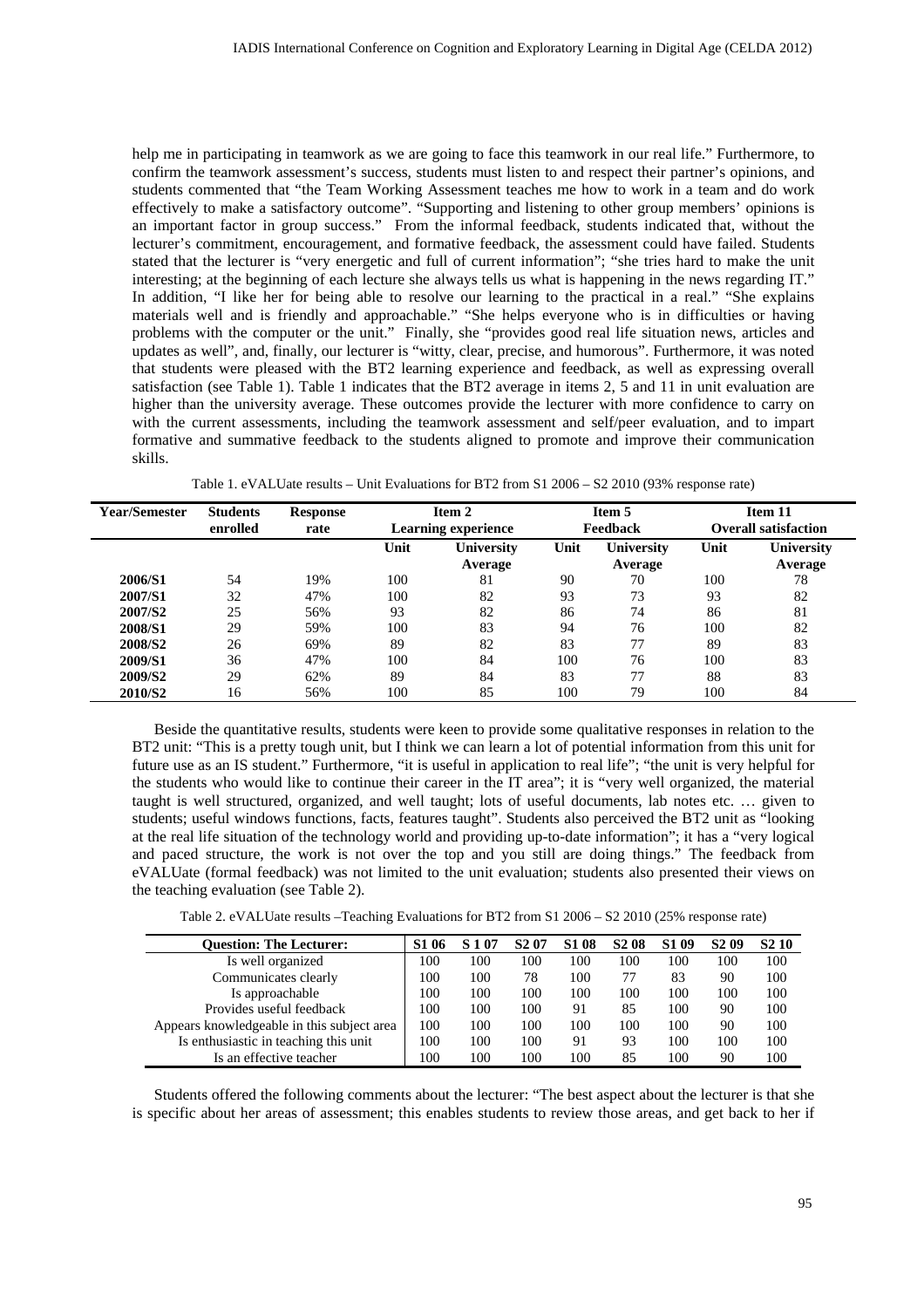need be." "She explains the lecture well and offers help when asked, and she is great when confronted to discuss a topic on an individual basis as she observes the level of the student and is able to adjust her explanations and examples to suit the student." "She is very up to date with industry-relevant information regarding the unit, and is able to explain the concepts being taught in the unit clearly." "The best lecturer I have ever seen. Easy to approach, provides very effective information for us, and she never delayed in response to our queries." "[Our lecturer] is one of the best lecturers I have ever had! I am sure that all of the students will feel the same as me, she is the best lecturer at the university, no one is better than her." The results from the mixed methods endorsed the study research question, as students confirmed, after completing the BT2 assessments, that they had learned new skills in the areas of communication (writing, interpersonal interaction and cultural awareness, and presenting), critical and creative thinking (problem solving and decision making), Information Technology literacy, and information literacy. Finally, students corroborated that the new skills will be useful in university life, the future workplace and life in general.

#### **7. DISCUSSION AND LESSONS LEARNED**

This experience was interesting and an outstanding achievement from the lecturer's perspective, as the majority of the students indicated in their informal and formal feedback that completing the BT2 assessments allowed them to promote and develop their communication skills for university, future workplace, and life in general. The teamwork assessment and self/peer evaluation was designed on the basis of the literature review and the regular feedback from students. This assessment was a challenging exercise for the lecturer and the students simultaneously, as the lecturer provided formative feedback to her students in order to tackle any problems immediately and improve the presentation, structure, and layout of the assessment, while students were keen to present a weekly report regarding their assessment progress based on the team agreement. Additionally, from the lecturer's perspective, regular feedback prevents students from repeating the same mistakes and improves their learning behaviour and thinking skills, especially concerning report writing, research, and using Endnote software. On the other hand, summative feedback informs students about their level of performance when they reach the end of a topic or specific assessment task, or at the conclusion of the unit. As a result of using both formative and summative feedback, the number of requests for extensions dropped dramatically, and the extra time and effort that were put into the planning and organization of cooperative learning tasks were rewarded by an increase in students' levels of satisfaction with the teaching and learning experiences. On the basis of the literature review and students' feedback (Bates 2010; Gul  $\&$ Boman 2006; Jaques & Salman 2007; Neus 2011; Nulty 2011; Wolcott et al. 2002 ; Yang, Newby & Bill 2008), the author definitely recommends the integration of teamwork assessment and self/peer evaluation and time agreement in higher education. These assessments will encourage students to work as a team, and to improve their communication skills, including interpersonal interaction, negotiation, conflict resolution, listening, and patience with others, and their skills in the areas of leadership, brainstorming, research, writing, problem solving, and decision-making. Finally, on the basis of the students' outstanding overall satisfaction, the author is now considered a teacher-leader in teamwork assessment in the school, and she now works with her colleagues to support and implement this assessment in the school curriculum strategy to match the university graduate attributes and to promote and improve students' learning skills.

# **8. CONCLUSION**

This study has investigated the incorporation of teamwork assessment and self/peer evaluation in the higher education sector, specifically at the undergraduate degree level. The literature review confirmed the significance of this assessment in higher education, as students would improve their collaboration, cooperation, and communication skills, which have become essential for the lifelong learning process and future workplace. This paper discussed the strategies and techniques that were adopted for the teamwork assessment and self/peer evaluation in the BT2 unit. This assessment was a challenging exercise for both the students and the lecturer, as the lecturer always provided formative feedback to her students in order to tackle any problems immediately and improve the presentation of the assessment. The regular formative feedback prevents students from repeating the same mistakes and improves their critical thinking, self-confidence and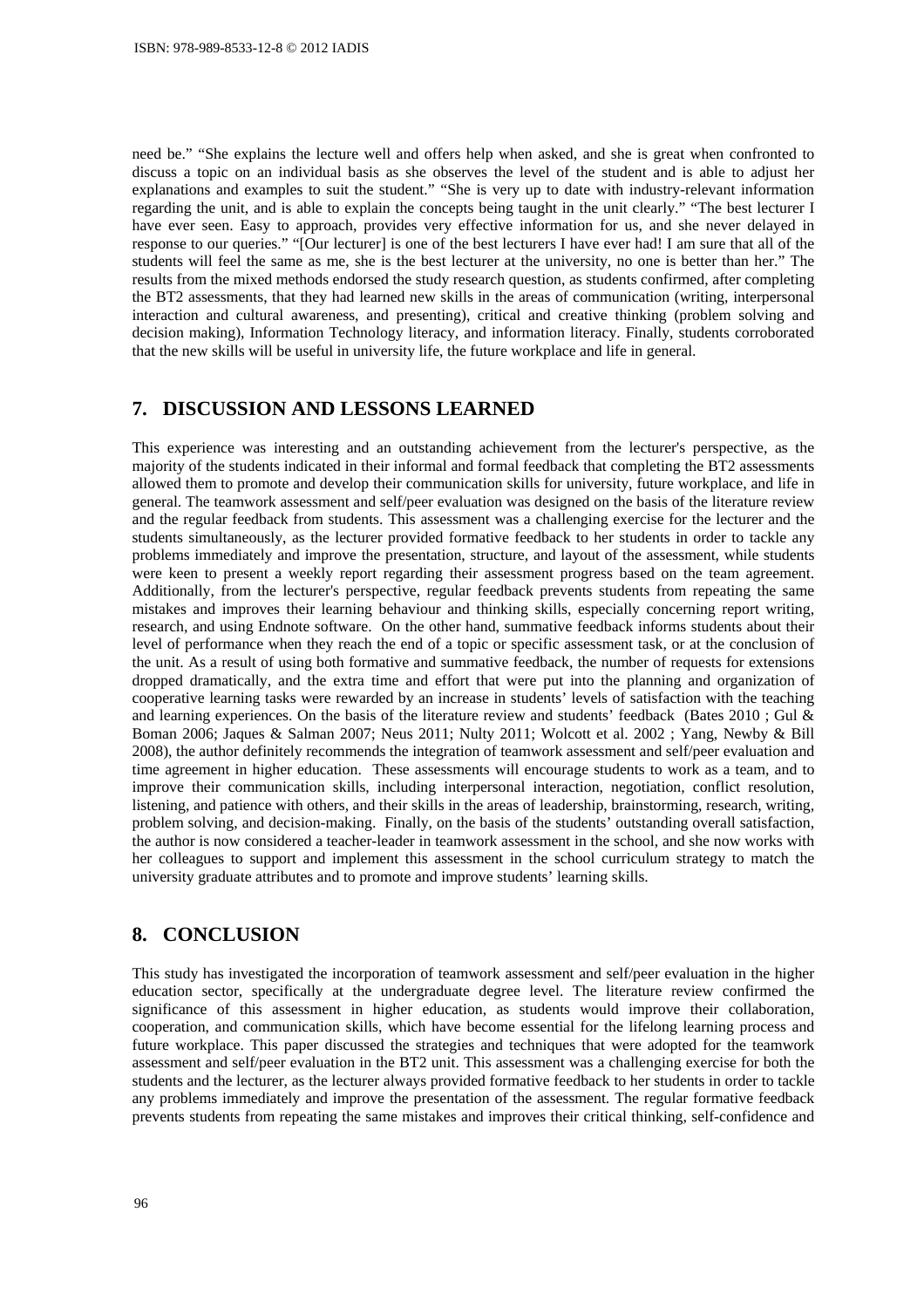learning behaviour; also, students were keen to complete their tasks on time according to the team agreement. Furthermore, it was confirmed that students improved their communication skills, including interpersonal interaction, negotiation, conflict resolution, listening, and patience with others, and their skills in the areas of leadership, brainstorming, research, writing, problem solving, and decision making. Finally, it is recommended that this assessment should be implemented in higher education to meet the needs of students, university, and the workplace, as these skills are essential and critical in higher education in our time. In the future, the same exercise will be implemented for a postgraduate unit to examine the similarities and differences between students' perception of teamwork assessment and self/peer evaluation. Furthermore, more research will be carried out to discuss the self/peer evaluation template, especially the strengths and weaknesses of the partner.

## **ACKNOWLEDGEMENT**

Special thanks to Dr. Shelleyann Scott for her support during this study.

### **REFERENCES**

- Bates, T 2010 'New Challenges for Universities: Why They Must Change', in U-DEaDS (eds) (ed.), *Changing Cultures in Higher Education*, Springer-Verlag Berlin Heidelberg.
- Creswell, JW 2003, *Research Design Qualitative, Quantitative, and Mixed Methods Approaches,* Second edn, SAGE Publications, USA.
- Crump, B & Logan, K 2008, 'A Framework for Mixed Stakeholders and Mixed Methods', *The Electronic Journal of Business Research Methods,* vol. 6, no. 1, pp. 21-8.
- Curtin University n.d., *Graduate Attributes and Professional Skills Program* Retrieved 14 May 2012 from http://www.business.curtin.edu.au/business/current-students/unit-and-course-information/graduate-attributes-andprofessional-skills-program
- Diggins, M 2004, *Teaching and Learning Communication Skills in Social Work Education* Social Care Institute for Excellence.
- Gielen, S, Dochy, F & Onghena, P 2011, 'An Inventory of Peer Assessment Diversity ', *Assessment & Evaluation in Higher Education,* vol. 36, no. 2, pp. 137 - 55.
- Gilbert, T 2006, 'Mixed Methods and Mixed Methodologies The Practical, the Technical and the political ', *Journal of Research in Nursing* vol. 11, no. 3, pp. 205 - 17.
- Gillies, RM & Ashman, AF 2003, *Co-operative Learning The social and intellectual outcomes of learning in groups*  RoutledgeFalmer New York
- Gul, R & Boman, J 2006, 'Concept Mapping: A strategy for teaching and evaluation in nursing education ', *Nurse Education in Practice* vol. 6, pp. 199 - 206
- Harrison, R & Reilly, T 2011, 'Mixed Methods designs in Marketing Research ', *Qualitative Market Research: An International Journal* vol. 14, no. 1, pp. 7 - 26.
- Hesse-Biber, S 2010, 'Emerging Methodologies and Methods Practices in the Field of Mixed Methods Research', *Qualitative Inquiry,* vol. 16, no. 6, pp. 415 - 8.
- Jaques, D & Salman, G 2007, *Learning in Groups, A Handbook for face to face and online environments* Routledge New York
- Lanning, SK, Brickhouse, TH, Gunsolley, JC, Ranson, SL & Willett, RM 2011, 'Communication Skills Instruction: An Analysis of self, peer-group, student instructors and faculty assessment ', *Patient Education and Counseling,* vol. 83, no. 145 - 151.
- Lejk, M, Wyvill, M & Farrow, S 1996, 'A Survey of Methods of Deriving Individual Grades from Group Assessments ', *Assessment & Evaluation in Higher Education,* vol. 21, pp. 267 - 80.
- Maudsley, G 2011, 'Mixing it but not mixed-up: Mixed methods research in medical education (a critical narrative review) ', *Medical Teacher* vol. 33, pp. 92 - 104.
- Molina-Azorin, J 2011, 'The Use and Added Value of Mixed Methods in Management Research', *Journal of Mixed Methods Research,* vol. 5, no. 1, pp. 7 - 24.
- Neus, JL 2011, 'Peer Assessment Accounting for Student Agreement ', *Assessment & Evaluation in Higher Education,* vol. 36, no. 3, pp. 301 - 14.